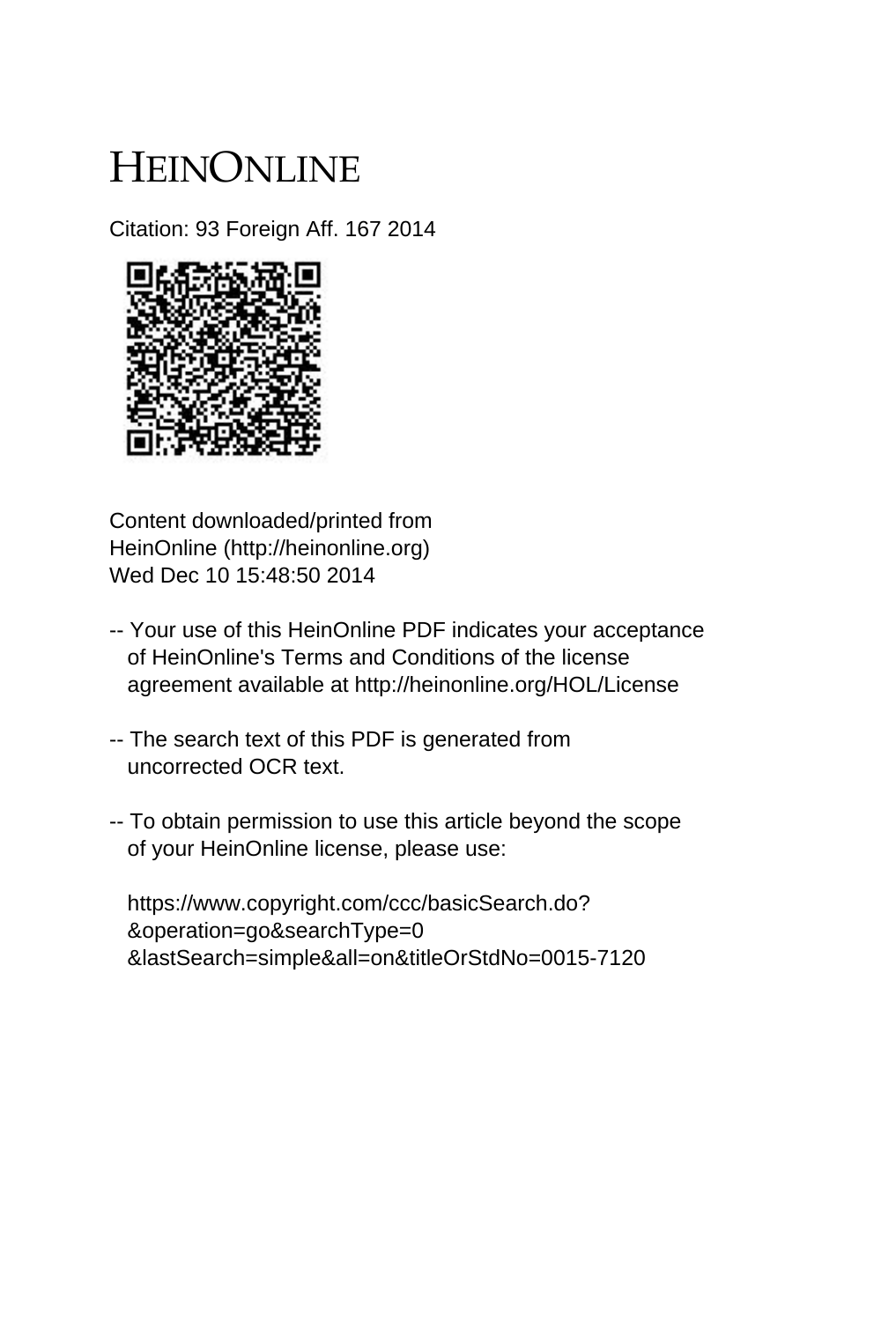# **Faulty Powers**

Who Started the Ukraine Crisis?

# **Moscow's Choice**

*Michael McFaul*

 $\sqrt{\ }$ ohn Mearsheimer ("Why the Ukraine Crisis Is the West's Fault," September/ October 2014) is one of the most consistent and persuasive theorists in the realist school of international relations, but his explanation of the crisis in Ukraine demonstrates the limits of realpolitik. At best, Mearsheimer's brand of realism explains only some aspects of U.S.-Russian relations over the last **30** years. And as a policy prescription, it can be irrational and dangerous-as Russian President Vladimir Putin's embrace of it demonstrates.

According to Mearsheimer, Russia has annexed Crimea and intervened in eastern Ukraine in response to **NATO** expansion, which he calls "the taproot of the trouble." Russia's state-controlled media have indeed pointed to the alliance's enlargement as an explanation for Putin's actions. But both Russian television coverage and Mearsheimer's essay fail to explain why Russia kept its troops out of Ukraine for the decadeplus between **NATO's** expansion, which began in **1999,** and the actual intervention in Ukraine in 2014. It's not that Russia was too weak: it launched two wars in Chechnya that required much more military might than the Crimean annexation did.

Even more difficult for Mearsheimer to explain is the so-called reset of **U.S.-** Russian relations, an era of cooperation that lasted from the spring of **2009** to January 2012. Both **U.S.** President Barack Obama and then Russian President Dmitry Medvedev agreed to moves that they considered in the national interest of their respective countries. The two leaders signed and ratified the New **sTART** treaty, voted to support the **UN** Security Council's most comprehensive set of sanctions against Iran ever, and vastly expanded the supply route for **U.S.** soldiers in Afghanistan that travels in part through Russia. They worked together to obtain Russian membership in the World Trade Organization, created a bilateral presidential commission to promote cooperation on everything from nuclear energy to counterterrorism, and put in place a more liberal visa regime. In 2010, polls showed that over **60** percent of Russians held a positive view of the United States.

Russia has pursued both cooperation and confrontation with the United States since this century began. Mearsheimer's single variable of **NATO** expansion can't explain both outcomes. For the real story, one needs to look past the factor that has stayed constant and focus on what has changed: Russian politics.

### **SOME STRATEGIST**

Although realists prefer to focus on the state as the unit of analysis, for his explanation of the Ukraine crisis, Mearsheimer looks to individual leaders and their ideologies. He describes Putin as "a first-class strategist" who is armed with the correct analytic framework-that is, Mearsheimer's. "Putin and his compatriots have been thinking and acting according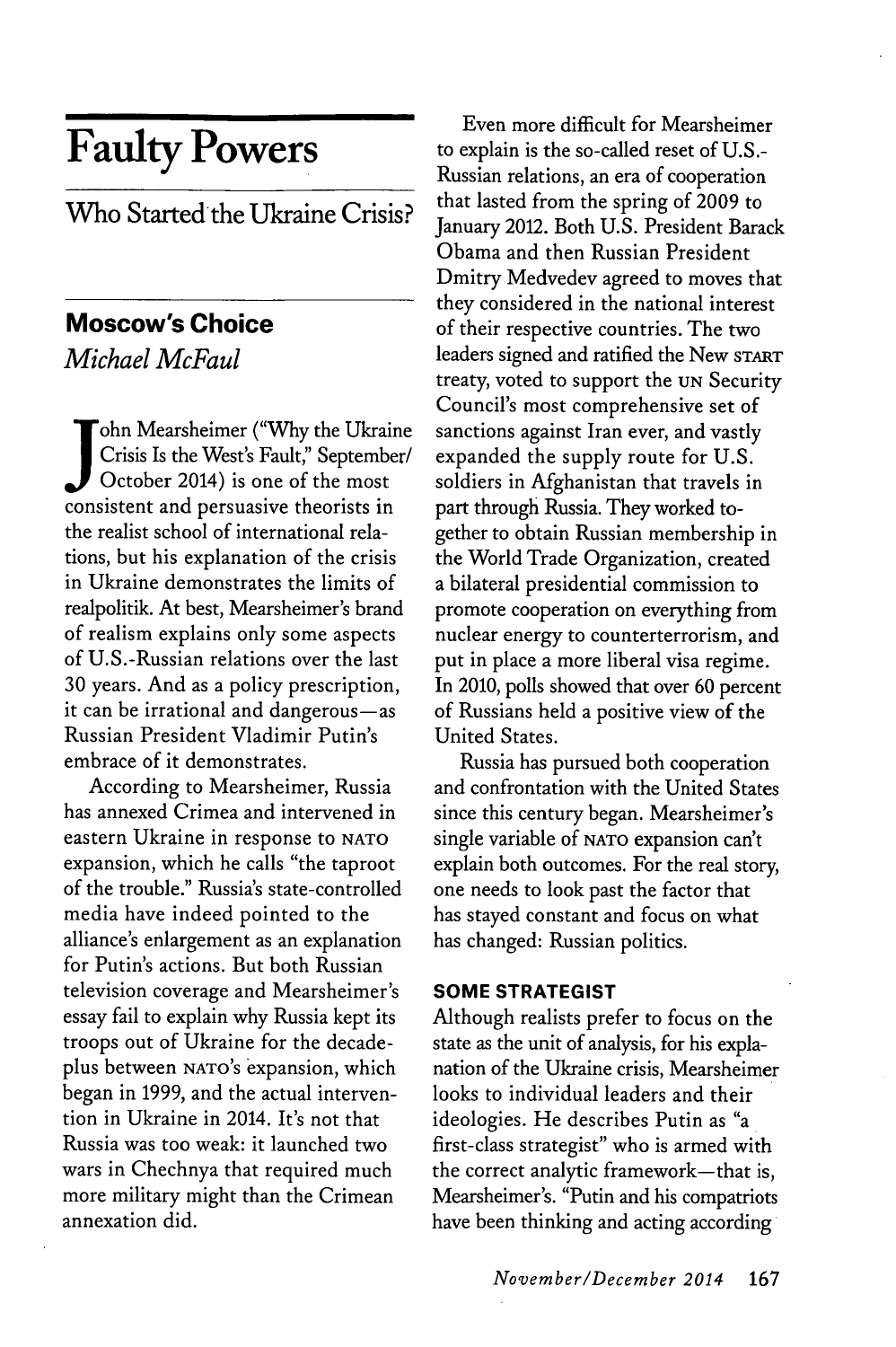to realist dictates, whereas their Western counterparts have been adhering to liberal ideas about international politics," he writes. "The result is that the United States and its allies unknowingly provoked a major crisis over Ukraine."

**By** introducing leaders and their ideas into his analysis, Mearsheimer allows for the possibility that different statesmen guided **by** different ideologies might produce different foreign policies. Mearsheimer presumably believes that the United States and the world would be better **off** if **U.S.** leaders fully embraced his brand of realpolitik, whereas I think both would be better off if Putin and future Russian leaders embraced liberalism. But we don't have to dream about what this counterfactual might look like; we witnessed it during the Medvedev era.

In the first months of his presidency, Medvedev sounded very much like his realist mentor, Putin. He supported the Russian military intervention into Georgia and coined a strikingly realist term, "sphere of privileged interests," to assert Russia's hegemony in former Soviet territory. Obama rejected Medvedev's interpretation of realism. Meeting with Medvedev in April **2009** in London, Obama countered that the United States and Russia had many common interests, even in Russia's neighborhood.

At the time, the Obama administration was fighting desperately to keep open the **U.S.** military's Manas Air Base in Kyrgyzstan. Several weeks earlier, Kyrgyz President Kurmanbek Bakiyev had traveled to Moscow and received a pledge for \$2 billion in economic assistance, and soon thereafter he announced his intention to close the base. With Medvedev, Obama acknowledged the balance-of-power politics that the Kremlin

was playing, but then asked if closing the base was truly in Russia's national interest. After all, the **U.S.** soldiers flying through it were headed to Afghanistan to fight terrorists whom both the United States and Russia considered enemies. Keeping the base operating, Obama reasoned, was not a violation of Russia's "sphere of privileged interests" but a win-win outcome for both Washington and Moscow.

**A** realist would have rejected Obama's logic and pressed forward with closing the base-as Putin eventually did, earlier this year. In the months after the Obama-Medvedev meeting in **2009,** however, the Kyrgyz government-with the Kremlin's tacit support-agreed to extend the **U.S.** government's basing rights. Medvedev gradually embraced Obama's framework of mutually beneficial relations. The progress made during the reset came about partly due to this shift in Russian foreign policy. Medvedev became so convinced about the utility of cooperation with the United States and support for international institutions that he even agreed to abstain from voting on (instead of vetoing) the **UN** Security Council resolutions authorizing the use of force against Muammar al-Qaddafi's regime in Libya in 2011-hardly behavior consistent with realism. After his final meeting with Obama in his capacity as Russian president, in South Korea in March 2012, Medvedev told the press that the reset was "an extremely useful exercise." "We probably enjoyed the best level of relations between the United States and Russia during those three years than ever during the previous decades," he said.

What he did not mention was **NATO** expansion. In fact, in the five years that I served in the Obama administration, I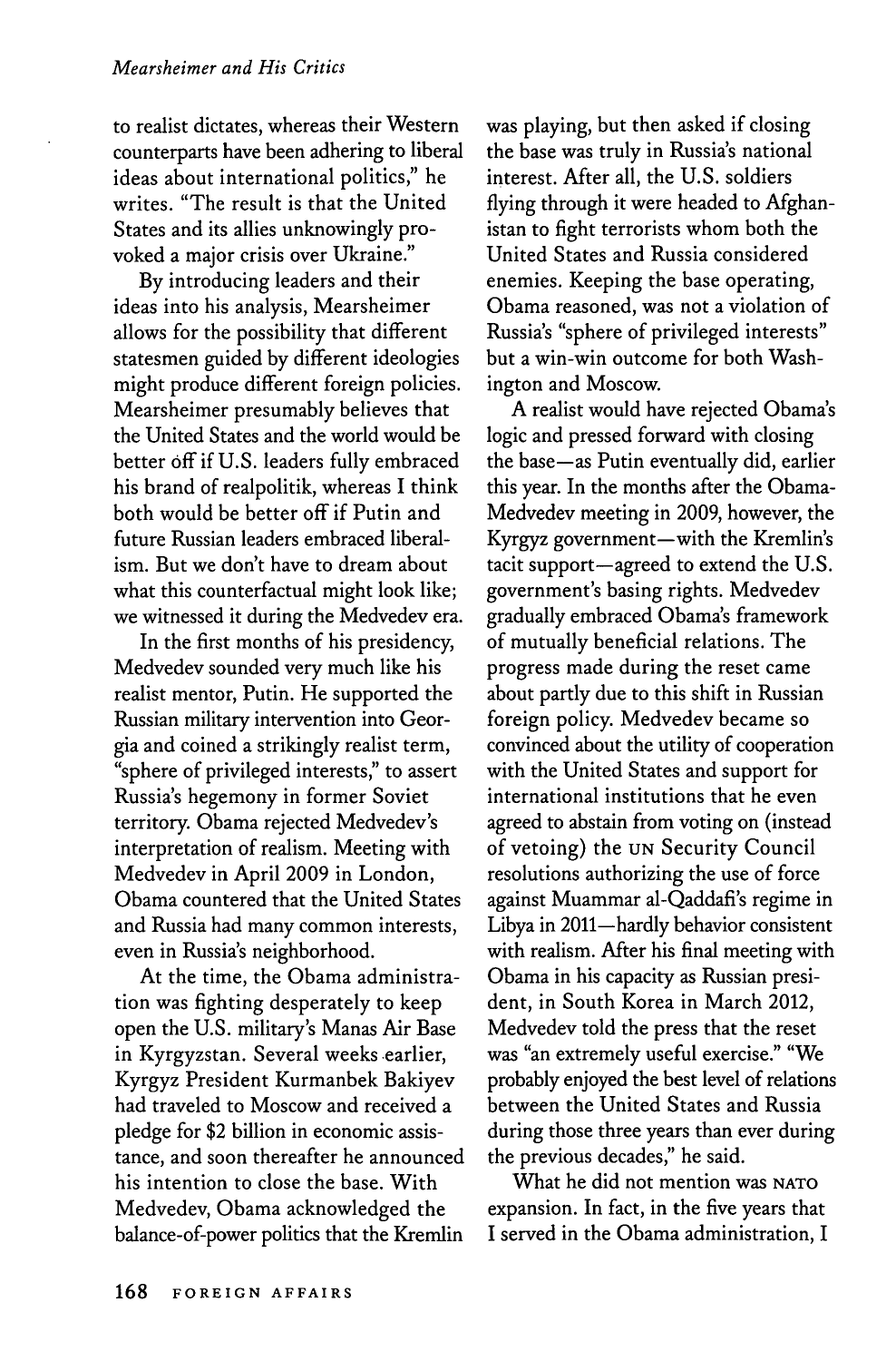attended almost every meeting Obama held with Putin and Medvedev, and for three of those years, while working at the White House, I listened in on every phone conversation, and **I** cannot remember **NATO** expansion ever coming up. Even months before Putin's annexation of Crimea, **I** cannot recall a single major statement from a senior Russian official warning about the dangerous consequences of **NATO** expansion. The reason is simple: for the previous several years, **NATO** was not expanding eastward.

Other realist critics of **U.S.** policy make a similar mistake when they argue that the Obama administration showed weakness toward the Kremlin, inviting Putin to take advantage of it. Like Mearsheimer's analysis, this argument is fuzzy on causation. It's not clear, for example, how refusing to sign the New **START** treaty or declining to press Russia to vote for sanctions against Iran would have reduced the odds that Russia would have invaded Ukraine. Moreover, after 2012, Obama changed course and pursued a more confrontational approach in reaction to Putin's behavior. He abandoned missile defense talks, signed no new arms control treaties, levied sanctions against Russian human rights offenders, and canceled the summit with Putin scheduled for September **2013.** Going further than what President George W. Bush did after Russia's **2008** invasion of Georgia, Obama worked with **U.S.** allies to impose sanctions on individual Russian leaders and companies. He shored **up NATO's** security commitments, provided assistance to Ukraine, and framed the West's response to Russia's aggression as necessary to preserve international norms and defend democratic values.

These moves can hardly be described as weak or unrealistic. Nonetheless, they failed to deter Russia's recent aggression, just as all **U.S.** presidents since **1956** have failed to deter Russian interventions in eastern Europe and Afghanistan. Realists who criticize Obama for failing to stand up to Putin must make a persuasive argument about how a different policy could have led to a different outcome. There is only one alternative policy that could have plausibly given Russia pause: granting **NATO** membership to Ukraine many years ago. But making that counterfactual convincing requires revising a lot of history. For the last several years, neither the Ukrainian government nor **NATO** members wanted Kiev to join the alliance anytime soon. Even before Viktor Yanukovych's election as president in 2010, Ukrainian leaders were not pressing for membership, and nor were the Ukrainian people.

### **THE REAL STORY**

Russian foreign policy did not grow more aggressive in response to **U.S.** policies; it changed as a result of Russian internal political dynamics. The shift began when Putin and his regime came under attack for the first time ever. After Putin announced that he would run for a third presidential term, Russia held parliamentary elections in December 2011 that were just as fraudulent as previous elections. But this time, new technologies and social media-including smartphones with video cameras, Twitter, Facebook, and the Russian social network VKontakte-helped expose the government's wrongdoing and turn out protests on a scale not seen since the final months of the Soviet Union. Disapproval of voter fraud quickly morphed into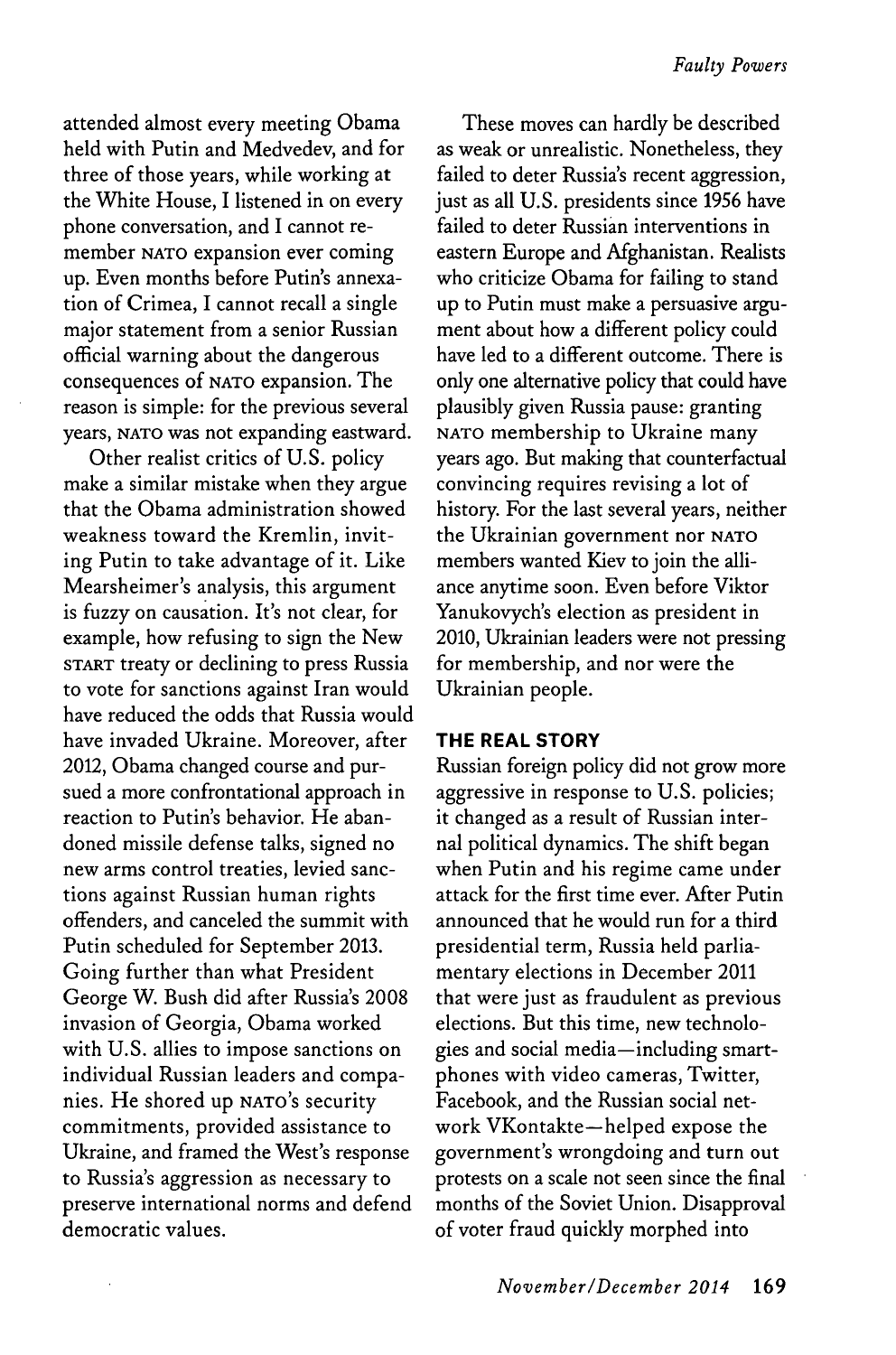discontent with Putin's return to the Kremlin. Some opposition leaders even called for revolutionary change.

Putin despised the protesters for their ingratitude. In his view, he had made them rich. How could they turn on him now? But he also feared them, especially in the wake of the "color revolutions" in eastern Europe (especially the 2004 Orange Revolution in Ukraine) and the Arab Spring. In an effort to mobilize his electoral base and discredit the opposition, Putin recast the United States as an enemy. Suddenly, state-controlled media were portraying the United States as fomenting unrest inside Russia. The Russian press accused me of being an agent sent **by** Obama to lead another color revolution. **U.S.** policy toward Russia hardly shifted at all between the parliamentary vote and Putin's reelection. Yet **by** the time Putin was inaugurated, in May 2012, even a casual observer of Putin's speeches or Russian television would have thought that the Cold War was back on.

Some observers of Russian politics hoped that this onslaught of anti-American propaganda would subside after the Russian presidential election was over. Many-including me-assumed that the Medvedev-Putin **job** swap would produce only minor changes in Russia's foreign policy, since Putin had remained the paramount decisionmaker when Medvedev was president. But over time, it became clear that Putin conceived of Russia's national interest differently from how Medvedev did. Unlike Medvedev, Putin tended to frame competition with the United States in zero-sum terms. To sustain his legitimacy at home, Putin continued to need the United States as an

adversary. He also genuinely believed that the United States represented a sinister force in world affairs.

Then came the upheaval in Ukraine. In November **2013,** Ukrainians took to the streets after Yanukovych declined to sign an association agreement with the **EU.** The **U.S.** government played no role in sparking the protests, but it did prod both Yanukovych and opposition leaders to agree to a transitional plan, which both sides signed on February 21, 2014. Washington also had nothing to do with Yanukovych's surprising decision to flee Ukraine the next day.

Putin interpreted these events differently, blaming the United States for the demonstrations, the failure of the February 21 agreement, and the subsequent change of government, which he called a coup. Putin's ideology compelled him to frame these events as a struggle between the United States and Russia. Constrained **by** this analytic framework, he reacted unilaterally in a way that he believed tilted the balance of power in his favor, annexing Crimea and supporting armed mercenaries in eastern Ukraine. He was not reacting to **NATo's** long-ago expansion.

### **PUTIN'S LOSS**

It is too early to judge whether Putin's particular brand of realism is rational in terms of Russia's national interest. So far, however, the gains have been limited. His allegedly pragmatic and realist actions in Ukraine have only served to forge a stronger, more unified, and more pro-Western identity among Ukrainians. They have guaranteed that Ukraine will never join his most prized project, the planned Eurasian Economic Union, and have instead pushed the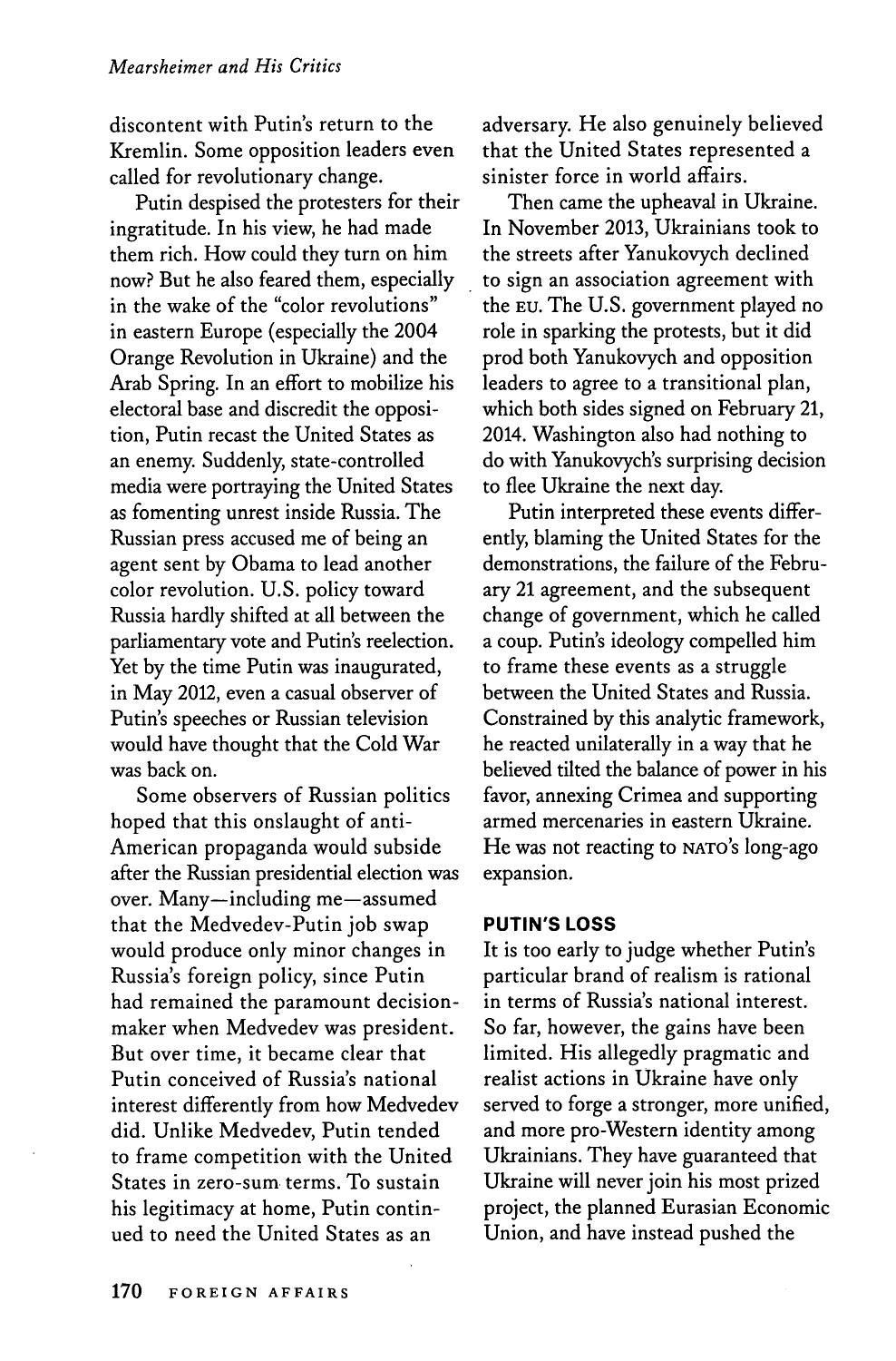country toward the **EU.** Meanwhile, Belarus and Kazakhstan have turned into nervous, less enthusiastic partners in the Eurasian Economic Union. At the same time, Putin has strengthened **NATO,** weakened the Russian economy, and undermined Moscow's international reputation as a champion of sovereignty and noninterference.

This crisis is not about Russia, **NATO,** and realism but about Putin and his unconstrained, erratic adventurism. Whether you label its approach realist or liberal, the challenge for the West is how to deal with such behavior forcefully enough to block it but prudently enough to keep matters from escalating dramatically.

**MICHAEL MCFAUL is Professor of Political Science, Peter and Helen Bing Senior Fellow at the Hoover Institution, and a Senior Fellow at the Freeman Spogli Institute for International Studies, all at Stanford University. He served as Special Assistant to the President on the National Security Council from 2009 to 2012 and U.S. Ambassador to Russia from 2012 to 2014.**

# **How the West Has Won** *Stephen Sestanovich*

**T** he United States has handled its relations with Russia so badly, John Mearsheimer argues, that it, not Vladimir Putin, should be held responsible for the crisis in Ukraine. **By** trying to get Ukraine into **NATO,** he writes, Western governments challenged Russia's core security interests. The Kremlin was bound to push back. Meanwhile, silly idealism kept U.S-and European leaders from recognizing the trouble they were creating.

 $\ddot{\phantom{a}}$ 

To see what's wrong with this critique, one can start **by** comparing it with Mearsheimer's **1993** *Foreign Affairs* article, "The Case for a Ukrainian Nuclear Deterrent." Back then, Mearsheimer was already worrying about a war between Russia and Ukraine, which he said would be "a disaster." But he did not finger **U.S.** policy as the source of the problem. "Russia," Mearsheimer wrote, "has dominated an unwilling and angry Ukraine for more than two centuries, and has attempted to crush Ukraine's sense of self-identity." Given this history, creating a stable relationship between the two countries was bound to be hard. "Hypernationalism," Mearsheimer feared, would make the situation even more unmanageable. In **1993,** his assessment of the situation (if not his policy prescriptions) was correct. It should serve as a reminder that today's aggressive Russian policy was in place long before the mistaken Western policies that Mearsheimer says explain **it.**

The prospect of **NATO** membership for Ukraine may, of course, have made a bad problem much worse. In **2008,** Mearsheimer points out, **NATO** declared that Ukraine would at some point join the alliance. But he does not acknowledge what happened next. For more than half a decade, nearly all Ukrainian politicians-not just pro-Russian ones such as Viktor Yanukovych-steered clear of the issue. They recognized that **NATO** membership lacked strong domestic support and, if mishandled, could threaten national unity. **NATO** itself put the matter aside. Admitting Ukraine remained a pet project for a few members of the alliance, but most were opposed, many of them implacably so. The Obama administration, for its part, paid no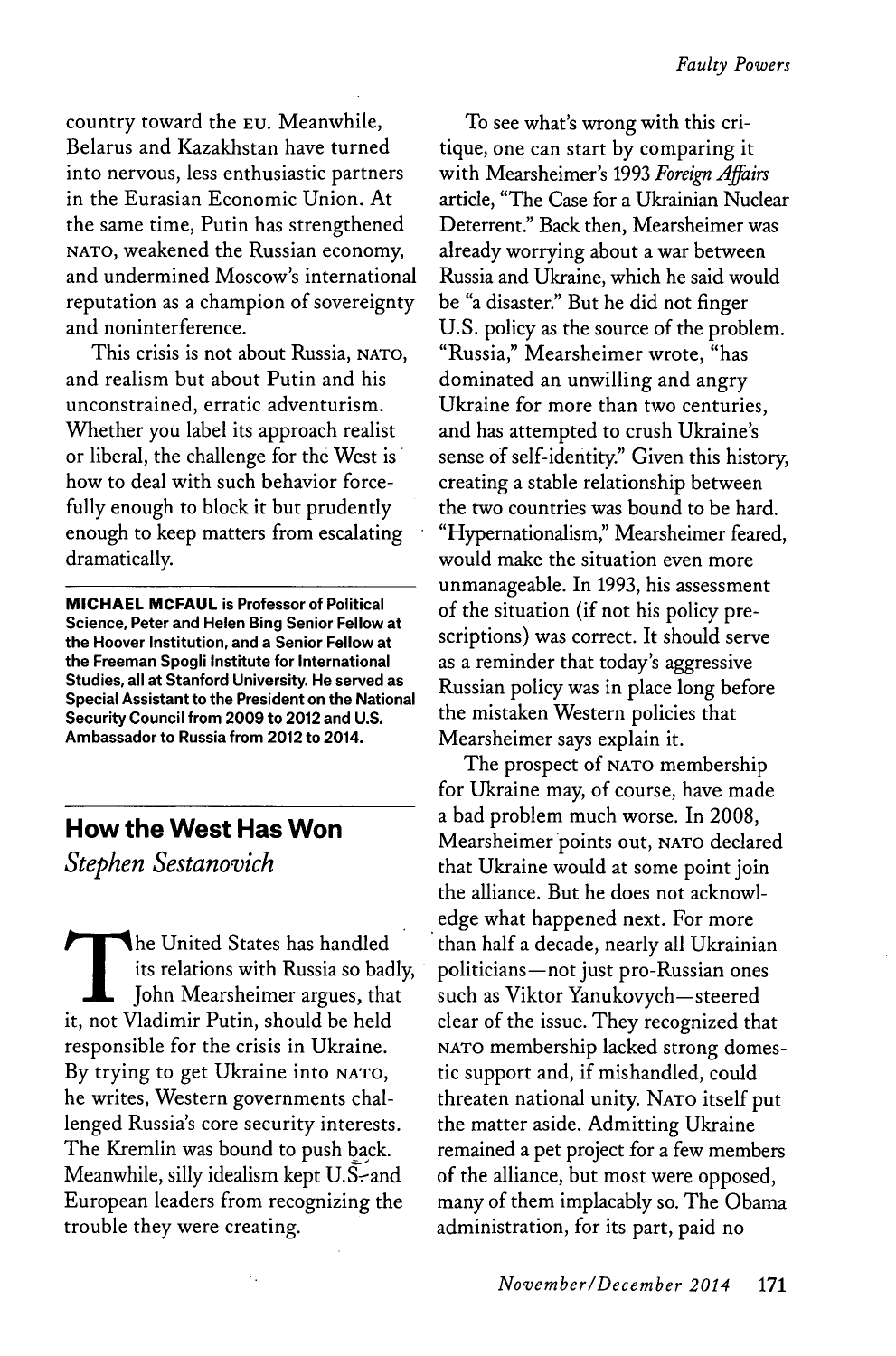attention to the subject, and the issue virtually disappeared.

That changed, Mearsheimer claims, with the fall of Yanukovych. Mearsheimer endorses Putin's label of that event as a "coup": a Western-supported provocation that reignited Moscow's fears and justified an aggressive policy. But the facts do not support this interpretation. Few elected presidents have lost their legitimacy as quickly and fully as Yanukovych did. At every step during the "Euromaidan" protests, he kept the confrontation going **by** resorting to force. In February 2014, after police killed scores of demonstrators in downtown Kiev, the whole country turned against him, effectively ending his political career. Parliament removed him **by** a unanimous vote, in which every deputy of his own party participated. This is not what anyone has ever meant **by** the word "coup."

Yanukovych's fall was a historic event, but it did not, despite Russian claims, revive Ukraine's candidacy for **NATO** membership. Ukrainian politicians and officials said again and again that this issue was not on the agenda. Nor was the large Russian naval base in Crimea at risk, no matter the feverish charges of Russian commentators. That Putin picked up this argumentand accused "fascists" of having taken over Ukraine-had less to do with Russia's national security than his desire to rebound from political humiliation. Moscow had publicly urged Yanukovych to crack down hard on the protesters. When the Ukrainian leader obliged, his presidency collapsed, and with it Russia's entire Ukraine policy. Putin's seizure of Crimea was first and foremost an attempt to recover from his own egregious mistakes.

This sorry record makes it hard to credit Mearsheimer's description of Putin as "a first-class strategist." Yes, Russian aggression boosted Putin's poll numbers. But success in Crimea was followed **by** a series of gross miscalculations—about the extent of separatist support in eastern Ukraine, the capacities of the Ukrainian military, the possibility of keeping Russian interference hidden, the West's ability to agree on sanctions, and the reaction of European leaders who had once sympathized with Russia. And all of this for what? Putin cultivates a mystique **of cool, KGB** professionalism, and the image has often served him well. But the Ukraine crisis has revealed a different style of decision-making. Putin made impulsive decisions that subordinated Russia's national interest to his own personal political motives. He has not acted like a sober realist.

### **CHALLENGE AND RESPONSE**

Even if Putin is to blame for the current crisis, it might still be possible to find fault with **U.S.** policy of the past two decades. There is, after all, no doubt that Russians resented **NATO** enlargement and their country's diminished international standing after the Cold War. For Mearsheimer, the West needlessly stoked this resentment. As he sees it, once the Soviet Union collapsed, Russia was simply too inconsequential to be worth containing, since it was "a declining great power with an aging population and a one-dimensional economy." Today, he calls its army "mediocre." Enlarging **NATO** was a solution to a problem that didn't exist.

This would be a compelling case but for one thing: in the early 1990s, Mearsheimer himself saw the post-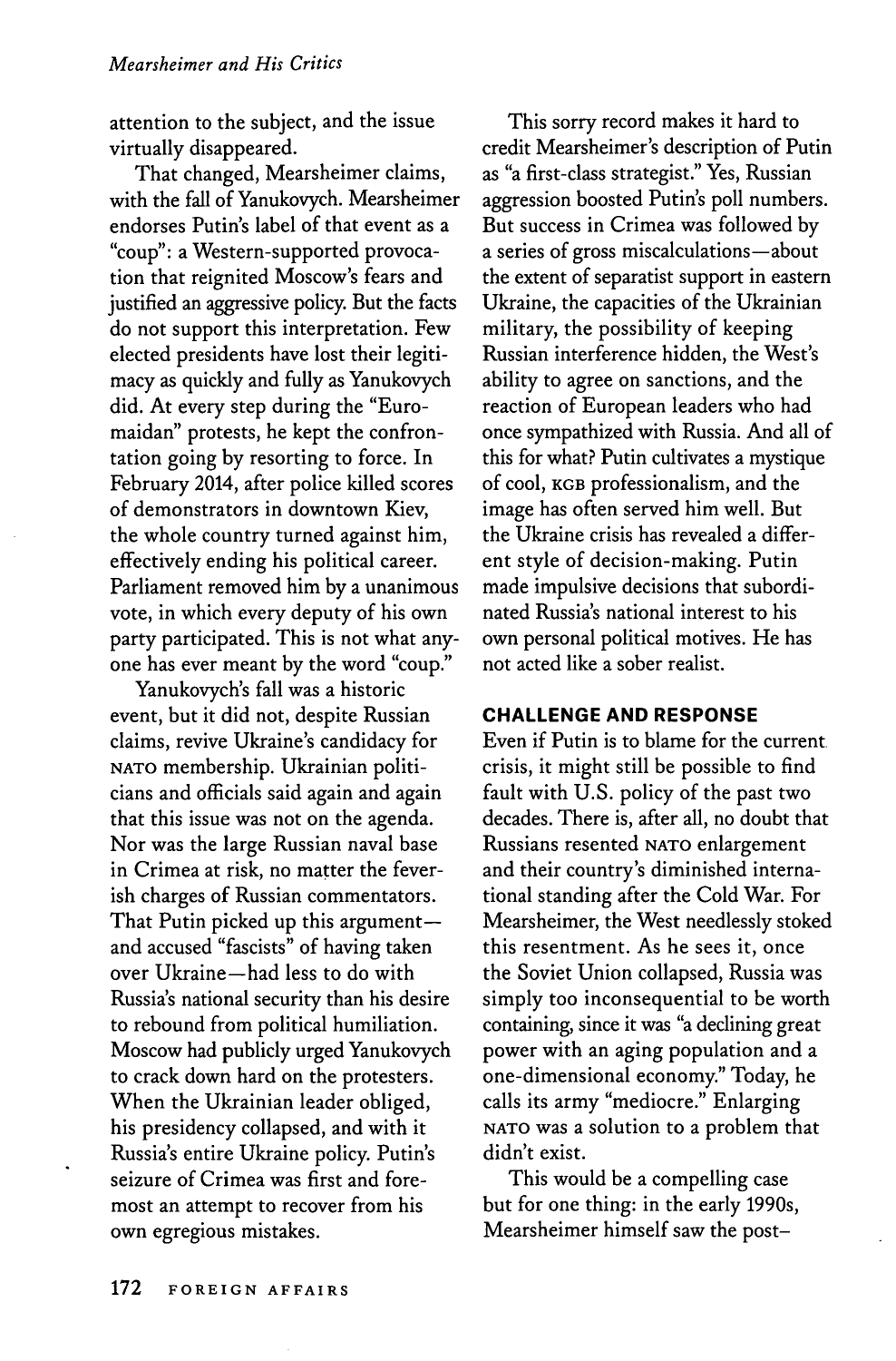Cold War world in much more menacing terms. Back then, no one knew what demons would be let loose **by** the end of East-West competition. Germany, just reunified, might once more go the way of militarism. Yugoslavia was undergoing a bloody breakup. Unscrupulous political leaders had been able to revive eastern Europe's many ancient hatreds. **Add** to this the risk that Russia itself, once it regained its strength, might threaten the independence of its neighbors, and it was not hard to imagine a Europe of severe turbulence.

Mearsheimer no longer mentions these problems, but at the time, he saw them for what they were. In a muchread **1990** *Atlantic Monthly* article, he predicted that we would all soon "miss the Cold War." To preserve the peace, he even proposed a set of extreme countermeasures, such as letting Moscow keep its large army in central Europe and encouraging Germany and Ukraine to acquire nuclear weapons. Today, these initiatives seem outlandish and otherworldly, to say the least, but the problems they aimed to solve were not imaginary.

Mearsheimer has long ridiculed the idea that, as he describes in his recent *Foreign Affairs* article, "Europe can be kept whole and free on the basis of such liberal principles as the rule of law, economic interdependence, and democracy." In his ire, however, he misses something fundamental. The goals of Western policy have been just as visionary and idealistic as he says, but the means employed to achieve themat least **by U.S.** leaders, if not always **by** their European counterparts-have been far more traditional. They have been the medicine that a realist doctor would have prescribed.

The United States has defended its stake in a stable post-Cold War European order not through airy appeals to shared values but through the regular and effective use of old-fashioned American power. President George H. W. Bush, intending to limit the independence of German foreign policy, demanded a reunification deal that kept Germany within **NATO.** President Bill Clinton, believing that the Balkan wars of the 1990s were undermining **U.S.** power and credibility in Europe, twice used military force to stop Serbia under President Slobodan Milosevic. That President George W. Bush continued to take new eastern European democracies into **NATO** did not mean Washington believed that democracy alone would sustain the peace. It meant Washington believed that an enduring liberal order needed the anchor of **U.S.** commitment. (You might even say it meant **U.S.** policymakers did not in fact believe that democracy alone assures peace.)

No one, least of all Mearsheimer, should be surprised to discover that power calculations undergirded **U.S.** foreign policy. In his 2001 book, *The Tragedy of Great Power Politics,* he explained that politicians and policymakers in liberal democratic states often justify hardheaded actions in highfalutin language. Now, however, he takes everything that political leaders say-whether Obama's pieties or Putin's lies-at face value.

The resulting analysis makes it much harder to see whose policies are working, and what to do next. Mearsheimer seems to take it for granted that Putin's challenge proves the complete failure of **U.S.** strategy. But the mere fact that Russia has a leader bent on conquest is not **by** itself an indictment of the United States. Putin is certainly not the first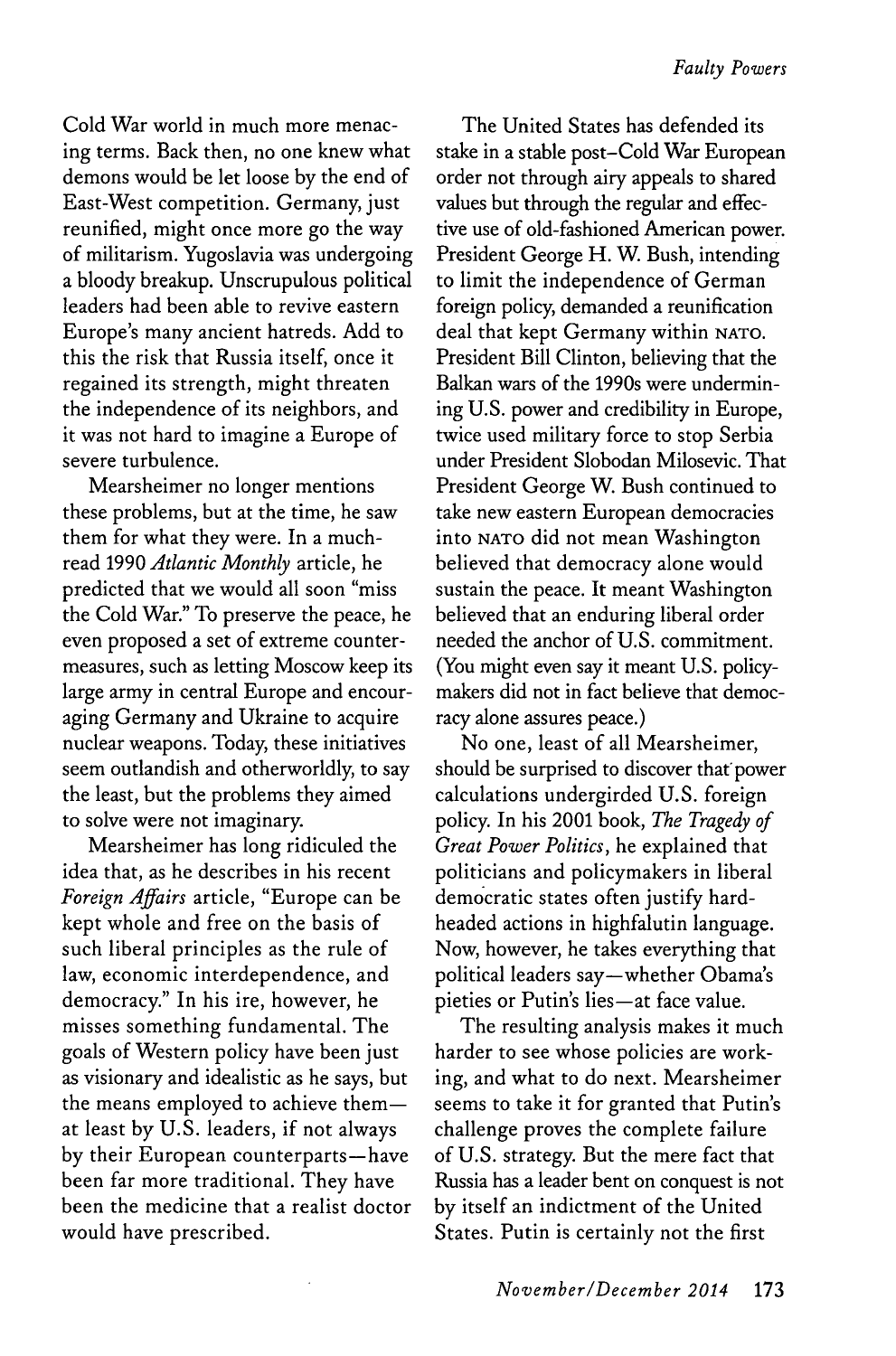such Russian leader, and he may not be the last. Nor are Ukraine's current agonies, as acute and unnecessary as they are, the best way to measure what **NATO** enlargement has accomplished. Two decades of **U.S.** policy have both stabilized Europe and narrowed the scope of the current crisis. Had **NATO** not grown to its present size and borders, Russia's conflict with Ukraine would be far more dangerous than what is occurring today. Western leaders would be in a state of near panic as they tried to figure out, in the middle of a confrontation, which eastern European countries deserved security guarantees and which did not. At a moment of sudden tension, they would be obliged to improvise. Finding the right middle ground between recklessness and acquiescence would be a matter of guesswork, with unpredictable life-and-death results.

### **CALMING EUROPE**

The addition of so many new **NATO** members in recent years does mean that the alliance needs to think carefully about how to implement the commitments it has made. But the **job** of promoting security in eastern Europe has been made much easier because a basic strategic framework is already in place. Ironically, even Putin, for all his complaining, benefits. Despite the rude jolt of his aggression against Ukraine, Western governments are less frightened than they would be without the comfort of a larger **NATO** and the relatively stable European order that **U.S.** policy has created. Putin faces less pushback today in part because the United States succeeded in solving the problems of the 1990s.

In proposing to turn Ukraine into "a neutral buffer between **NATO** and Russia,"

Mearsheimer offers a solution to the current crisis that ignores its real origins and may even make it worse. He is on solid enough ground when he reminds readers that Ukraine has no inherent "right" to join **NATO.** But good strategy doesn't look only at rights and wrongs; it looks at consequences. The best reason not to push for Ukraine's entry into **NATO** has always been to avoid tearing the country apart. **By** forcing Ukraine to repudiate a mere free-trade agreement with Europe last fall, Putin brought on the most extreme turmoil Ukraine has seen in 20 years of independence. Now that the world has seen the results of this little experiment, why should anyone think that declaring Ukraine a permanent gray area of international politics would calm the country down?

Ukraine has not been-and is notready for **NATO** membership. Only Putin has forced this issue onto the agenda. The immediate goal of prudent statesmen should be to figure out a way to hold Ukraine together. If the great powers impose or foreclose its future, they may deepen its present turmoil. The best way to avoid an escalation of radical political confrontation inside Ukraine is not to resolve the big geopolitical questions but to defer them.

Mearsheimer's real subject is, of course, not Ukraine but **U.S.** foreign policy. After the exertions of the past decade, some retrenchment was inevitable. That does not mean, however, that Washington was wrong to choose an ambitious and activist policy in Europe after the Cold War, or that it should not move toward a more ambitious and activist one now. In *The Tragedy of Great Power Politics,* Mearsheimer wrote that it was "misguided" for a state to "pass up an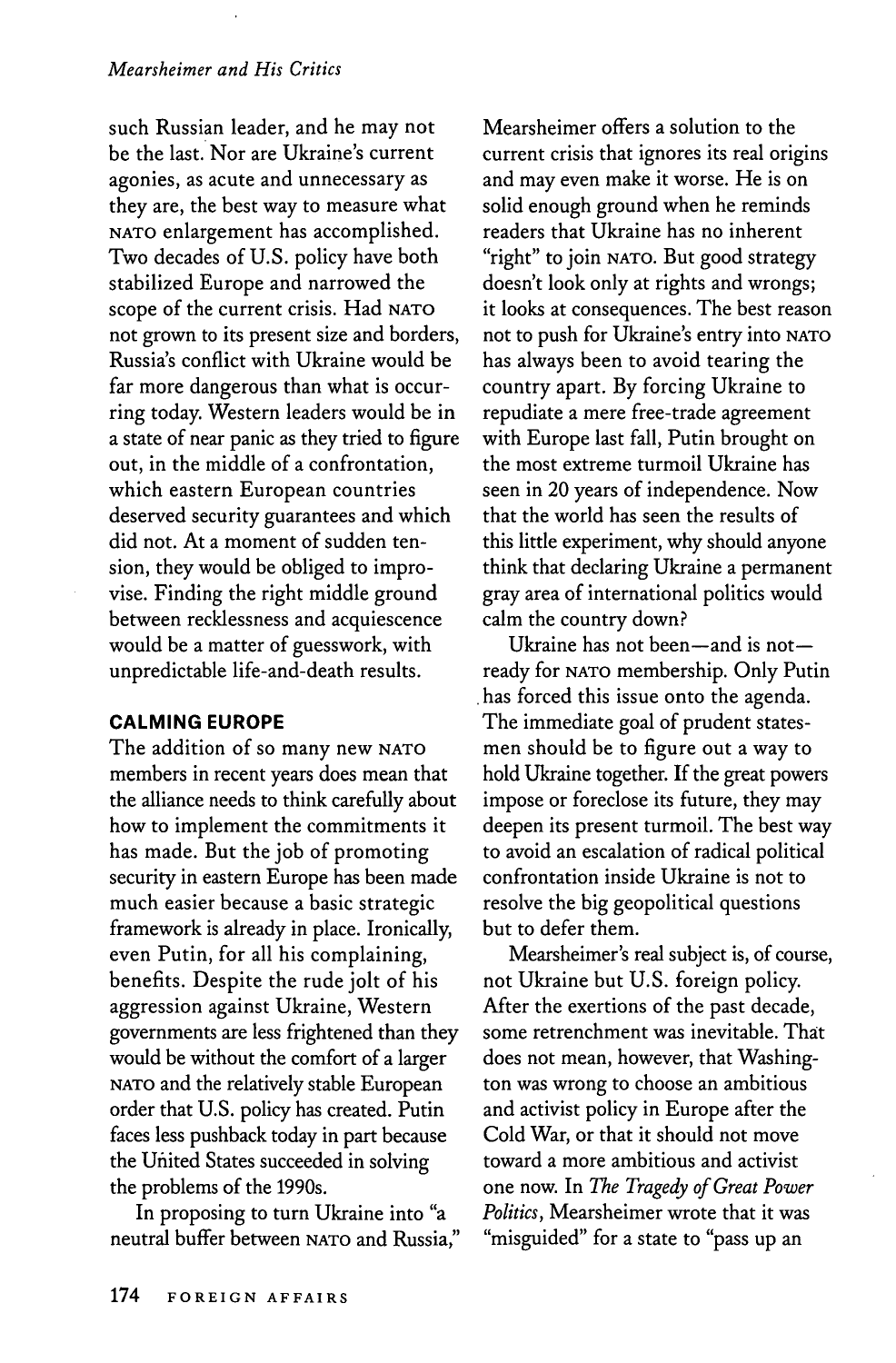opportunity to be the hegemon in the system because it thought it already had sufficient power to survive." He may have forgotten his own advice, but Washington, in its confused and halting way, has usually followed it. Even today, the West is better off because it did.

**STEPHEN SESTANOVICH is a Senior Fellow at the Council on Foreign Relations and a Professor at Columbia's School of International and Public Affairs, and he was U.S. Ambassadorat-Large for the Former Soviet Union in 1997- 2001. He is the author of Maximalist:America in the World From Truman to Obama.**

## **Mearsheimer Replies**

**It** is not surprising that Michael McFaul and Stephen Sestanovich disagree with my account of what caused the Ukraine crisis. Both the policies they helped frame and execute while in the **U.S.** government and their responses to my article exemplify the liberal foreign policy consensus that helped cause the crisis in the first place. Accordingly, they challenge my claims about the West's role, mostly **by** suggesting that **I** regard **NATO** expansion as the sole cause of the crisis. McFaul, for example, maintains that my "single variable **of NATO** expansion" cannot explain the ebb and flow of recent **U.S.-** Russian relations. Both also claim that the alliance's growth was a nonissue after **2008.**

But McFaul and Sestanovich misrepresent my core argument. I did call **NATO** expansion "the central element of a larger strategy to move Ukraine out of Russia's orbit and integrate it into the West." Yet **I** also emphasized that the strategy had two other "critical elements": **EU** expansion and democracy promotion. **My** essay makes clear that **NATO** enlargement did not directly cause the crisis, which began in November **2013** and continues to this day. It was **EU** expansion coupled with the February 22, 2014, coup that ignited the fire. Still, what I called "the West's triple package of policies," which included making Ukraine part of **NATO,** provided fuel for it.

The notion that the issue **of NATO** membership for Ukraine, as Sestanovich puts it, "virtually disappeared" after **2008** is also false. No Western leader publicly questioned the alliance's **2008** declaration that Georgia and Ukraine "will become members of **NATO."** Sestanovich downplays that push, writing, "Admitting Ukraine remained a pet project for a few members of the alliance, but most were opposed, many of them implaca**bly** so." What he does not say, however, is that the United States was one of those members backing that pet project, and Washington still wields enormous influence within the alliance. And even if some members were opposed to bringing in Ukraine, Moscow could not count on the naysayers to prevail forever.

Furthermore, the association agreement that the **EU** was pushing Ukraine to sign in **2013** was not just "a mere free-trade agreement," as Sestanovich calls it; it also had an important security dimension. The document proposed that all parties "promote gradual convergence on foreign and security matters with the aim of Ukraine's ever-deeper involvement in the European security area" and called for "taking full and timely advantage of all diplomatic and military channels between the Parties." This certainly sounds like a backdoor to **NATO** membership, and no prudent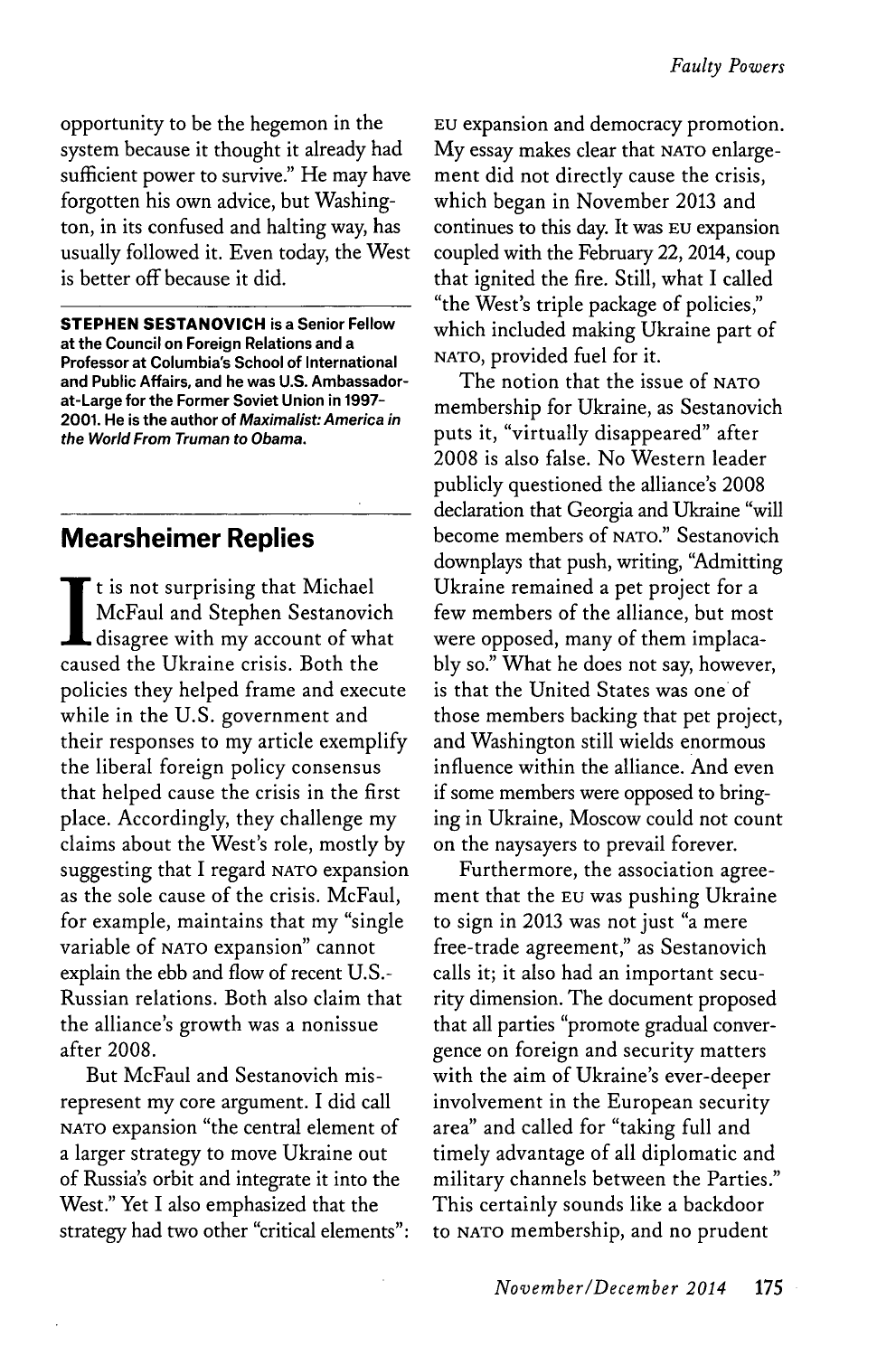Russian leader would interpret it any other way. McFaul and Sestanovich may believe that expanding **NATO** was genuinely off the table after **2008,** but that is not how Vladimir Putin and his colleagues saw it.

To argue that Russia's reaction to **NATO** expansion was based on "resentment," as Sestanovich does, is to trivialize the country's motives. Fear is at the root of Russia's opposition to the prospect of Ukraine becoming a Western bastion on its border. Great powers always worry about the balance of power in their neighborhoods and push back when other great powers march up to their doorsteps. This is why the United States adopted the Monroe Doctrine in the early nineteenth century and why it has repeatedly used military force and covert action to shape political events in the Western Hemisphere. When the Soviet Union placed missiles in Cuba in **1962, U.S.** President John F. Kennedy, risking a nuclear war, insisted that they be removed. Security fears, not resentment, drove his conduct.

The same logic applies to Russia. As its leaders have made clear on countless occasions, they will not tolerate Ukraine's entry into **NATO.** That outcome scares them, as it would scare anyone in Russia's shoes, and fearful great powers often pursue aggressive policies. The failure to understand that Russian thinking about **NATO** enlargement was motivated **by** fear-a misreading McFaul and Sestanovich still embrace-helped precipitate the present crisis.

### **COOPERATION AND CONFLICT**

McFaul claims that I cannot explain the periods of cooperation and confrontation between Russia and the West whereas

he has a compelling explanation for both. This criticism follows from his claim that **I** have a monocausal argument based on **NATO** expansion and that this single factor "can't explain both outcomes." But **I** never argued that **NATO** expansion, which began in the late 1990s, led to a state of constant crisis. Indeed, **I** noted that Russia has cooperated with the West on a number of important issues—Afghanistan, Iran, Syria-but that Western policies were making it increasingly difficult to sustain those good relations. The actual crisis, of course, did not erupt until the February 22, 2014, coup.

Two points are in order regarding the coup itself. First, Sestanovich is wrong to suggest that Ukrainian President Viktor Yanukovych was removed from office legitimately. In a city racked **by** violence between protesters and government forces, on February 21 a deal was struck with Yanukovych to hold new elections that would surely have removed him from power. But many of the protesters opposed the agreement, insisting that Yanukovych step down immediately. On February 22, armed elements of the opposition, including some fascists, occupied parliament and the main presidential offices. That same day, the legislature held a vote to oust Yanukovych that did not satisfy the Ukrainian constitution's requirements for impeachment. No wonder he fled the country, fearing for his life.

Second, McFaul implies that Washington had nothing to do with the coup. "The **U.S.** government played no role in sparking the protests," he writes, "but it did prod both Yanukovych and opposition leaders to agree to a transitional plan." McFaul fails to mention the considerable evidence I presented showing that the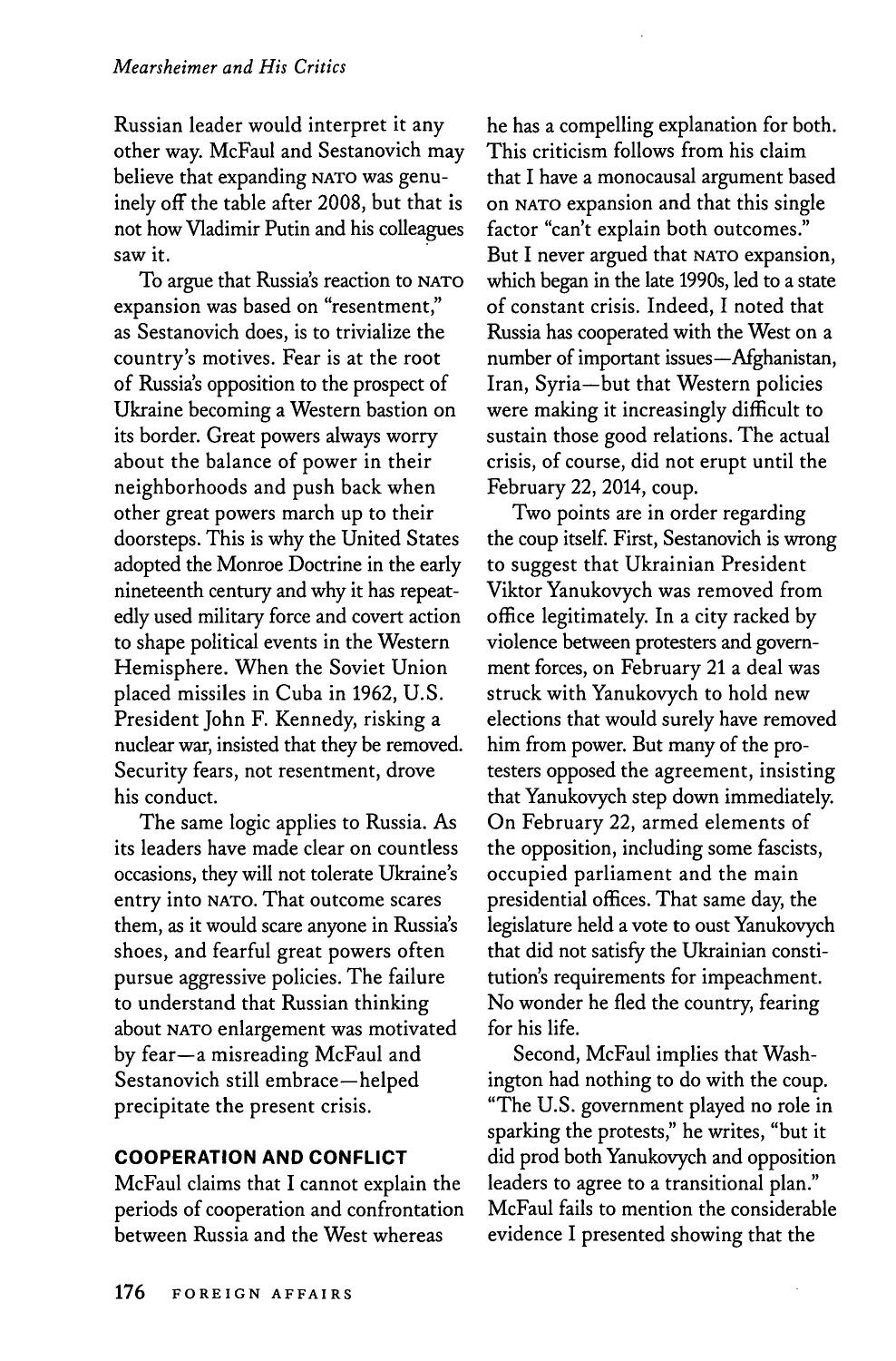United States was encouraging the opposition to Yanukovych before and during the protests. Such actions included the National Endowment for Democracy's decision to ramp up support for anti-Yanukovych groups and the active participation of top **U.S.** officials (such as Victoria Nuland, the assistant secretary of state for European and Eurasian affairs) in the public protests in Kiev.

These events alarmed Putin, not only because they threatened his relations with Ukraine but also because he may well have thought that the Obama administration was bent on overthrowing him, too. As I noted in my essay, Carl Gershman, the president of the National Endowment for Democracy, said in September **2013** that "Ukraine's choice to join Europe" would promote Russian democracy and might eventually topple Putin from power. And when McFaul was the **U.S.** ambassador in Moscow, he openly promoted democracy in Russia, behavior that led the Russian press to accuse him of, in his words, "being an agent sent **by** Obama to lead another color revolution." Such fears may have been exaggerated, but imagine how **U.S.** leaders would react if representatives of a powerful foreign country were trying to alter the United States' political order.

McFaul argues that differences between individual leaders explain Russia's alternating policies of cooperation and confrontation: everything is hunky-dory when Dmitry Medvedev is president, but trouble comes when Putin takes charge. The problem with this argument is that these two leaders hardly disagree about Russian foreign policy, which is why Putin is widely regarded as Medvedev's "realist mentor," to use McFaul's words. Medvedev was president when Russia

went to war against Georgia in **2008,** and he has fully supported Putin's actions over Ukraine this year. In September, he went so far as to criticize Putin for not responding more forcefully to Western sanctions on Russia. And even during the "reset," Medvedev complained bitterly about **NATO's** "endless enlargement," as he put it in a 2010 interview.

There is a better explanation for Russia's oscillating relations with the West. When the United States and its allies take note of Moscow's concerns, as they did during the early years of the reset, crises are averted and Russia cooperates on matters of mutual concern. When the West ignores Moscow's interests, as it did in the lead-up to the Ukraine crisis, confrontation reigns. Putin openly welcomed the reset, telling Obama in July **2009,** "With you, we link all our hopes for the furtherance of relations between our two countries." And two months later, when Obama abandoned plans to put missile defense systems in the Czech Republic and Poland, Putin praised the decision, saying, **"I** very much hope that this very right and brave decision will be followed **by** others." It is unsurprising that when Putin returned to the presidency in May 2012, McFaul, then **U.S.** ambassador to Russia, said that he expected the reset to continue. In short, Medvedev's replacement **by** Putin was not the watershed event McFaul portrays it as-and had Medvedev remained president, he would probably have reacted to events in Ukraine the same way Putin has.

Sestanovich claims that "today's aggressive Russian policy was in place" in the early 1990s and that the **U.S.** response was grounded in "power calculations." But the evidence suggests that **NATO**